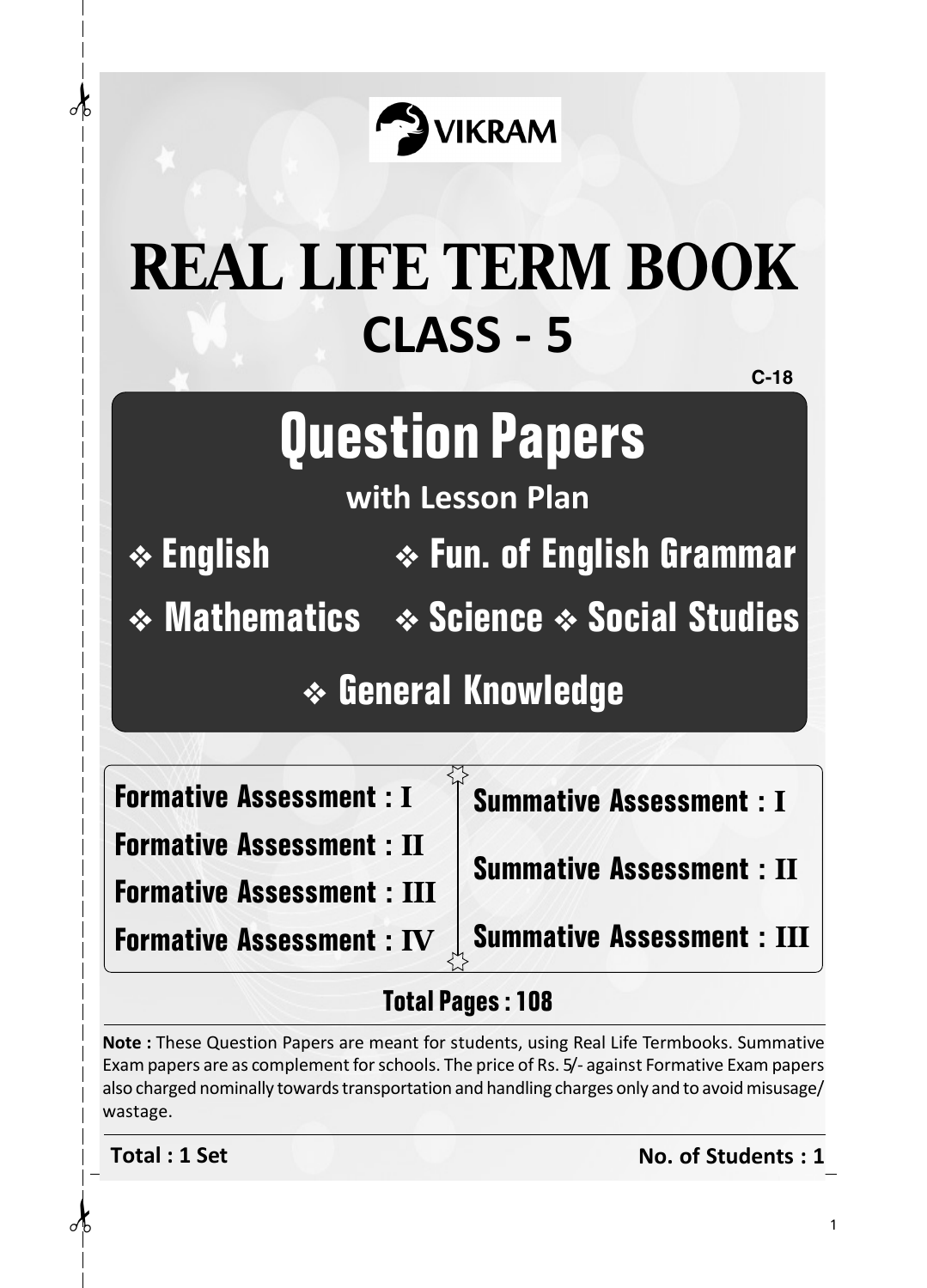|                                        |                                                                                                      | <b>MIKR</b>                                                                                                                                                                                                                                                                                                     | AM Real Life Term Book (Class – V)                                                                                                                                                                                                                                                                                        |                                                                                                                                                                                                     |                                                                                                                                                                                                                                                                                                                |                                                                       |
|----------------------------------------|------------------------------------------------------------------------------------------------------|-----------------------------------------------------------------------------------------------------------------------------------------------------------------------------------------------------------------------------------------------------------------------------------------------------------------|---------------------------------------------------------------------------------------------------------------------------------------------------------------------------------------------------------------------------------------------------------------------------------------------------------------------------|-----------------------------------------------------------------------------------------------------------------------------------------------------------------------------------------------------|----------------------------------------------------------------------------------------------------------------------------------------------------------------------------------------------------------------------------------------------------------------------------------------------------------------|-----------------------------------------------------------------------|
| LESSON PLAN                            |                                                                                                      |                                                                                                                                                                                                                                                                                                                 | Subjects                                                                                                                                                                                                                                                                                                                  |                                                                                                                                                                                                     |                                                                                                                                                                                                                                                                                                                |                                                                       |
| <b>MONTHS</b>                          | <b>ENGLISH</b>                                                                                       | English Grammar<br>Fundamentals of                                                                                                                                                                                                                                                                              | MATHEMATICS                                                                                                                                                                                                                                                                                                               | <b>SCIENCE</b>                                                                                                                                                                                      | STUDIES<br>SOCIAL                                                                                                                                                                                                                                                                                              | KNOWLEDGE<br><b>GENERAL</b>                                           |
| JUNE<br>Term-<br><b>AINT</b><br>$FA-1$ | 2. Why I went Late<br>1. A Washerman's<br>to School!<br>Donkey                                       | The Verb: Kinds of Verbs<br>The Pronoun: Kinds of<br>Kinds of<br>1. The Noun: N<br>Pronouns<br>Nouns<br>$\overline{a}$<br>$\ddot{m}$                                                                                                                                                                            | Number and Numera-<br>Had Already Learnt in<br>1. Review of What we<br>3. Tests of Divisibility<br>Earlier Classes<br>tion<br>$\overline{\mathbf{v}}$                                                                                                                                                                     | Stimuli in Living<br>Respiration and<br>Reproduction<br>in Plants<br>1. Growth,<br>Things<br>$\overline{\mathbf{v}}$                                                                                | 3. Varied climates<br>Different ways of<br>The World at a<br>1. The Globe<br>2. Maps<br>Glance<br>Living                                                                                                                                                                                                       | 1. The World of Wild                                                  |
| <b>AUGUST</b><br>$FA - II$             | Dr. Gulliver<br>$\vec{m}$                                                                            | e : Kinds of<br>Adverbs and their use<br>: Kinds of<br>$\frac{5}{10}$<br>The Adjectiv<br>The Adverb<br>The Preposit<br>Adjectives<br>Ġ<br>4<br>n.                                                                                                                                                               | 5. Addition and Subtrac-<br>Fractional Numbers<br>tion of Unlike Frac-<br>tions<br>4.                                                                                                                                                                                                                                     | Reproduction<br>in Animals<br>$\dot{m}$                                                                                                                                                             | 4. Zair - The Land of<br>Greenland - The<br>Different Ways of<br>Land of Ice and<br>Dense Forests<br>Snow<br>Living<br>ь,                                                                                                                                                                                      | 2. The Plant World                                                    |
| <b>SEPTEMBER</b><br>$S_A - I$          | 2. Why I went Late<br>1. A Washerman's<br>4. New Telephone<br>3. Dr. Gulliver<br>to School<br>Donkey | The Verb: Kinds of Verbs<br>e : Kinds of<br>The Pronoun: Kinds of<br>their use<br>The Adverb: Kinds of<br>1. The Noun: Kinds Of<br>7. The Conjunction<br>The Preposition<br>The Adjectiv<br>Adverbs and<br>Adjectives<br>Pronouns<br>Nouns<br>.<br>ف<br>$\overline{\mathbf{v}}$<br>$\vec{m}$<br><u>ທ່</u><br>4. | Addition and Subtrac-<br>Number and Numera-<br>Had Already Learnt in<br>Division of Fractional<br>Fractional Numbers<br>Review of what we<br>tion of Unlike Frac-<br>Multiplication and<br>3. Tests of Divisibility<br>Earlier classes<br>Numbers<br>tions<br>tion<br>$\div$<br>نی<br>$\overline{\mathbf{v}}$<br>4.<br>ம் | Reproduction in<br>3. Reproduction in<br>Respiration and<br>Stimuli in Living<br>Adaptation by<br>Plants and<br>Animals<br>. Growth,<br>Animals<br>Things<br>Plants<br>$\overline{\mathbf{v}}$<br>4 | of Dense Forests<br>Greenland - The<br>The Desert Land<br>Zaire - The Land<br>3. Varied Climates<br>land of Ice and<br>Grass Lands of<br>Saudi Arabia -<br>Different Ways of<br>Prairies - The<br>The World at a<br>I. The Globe<br>U.S.A.<br>Maps<br>Snow<br>Living<br>$\ddot{\sim}$<br>$\vec{r}$<br>ъ,<br>نی | Glance 1. The World of Wild<br>2. The Plant World<br>3. Science Sense |

 $\widehat{\Xi}$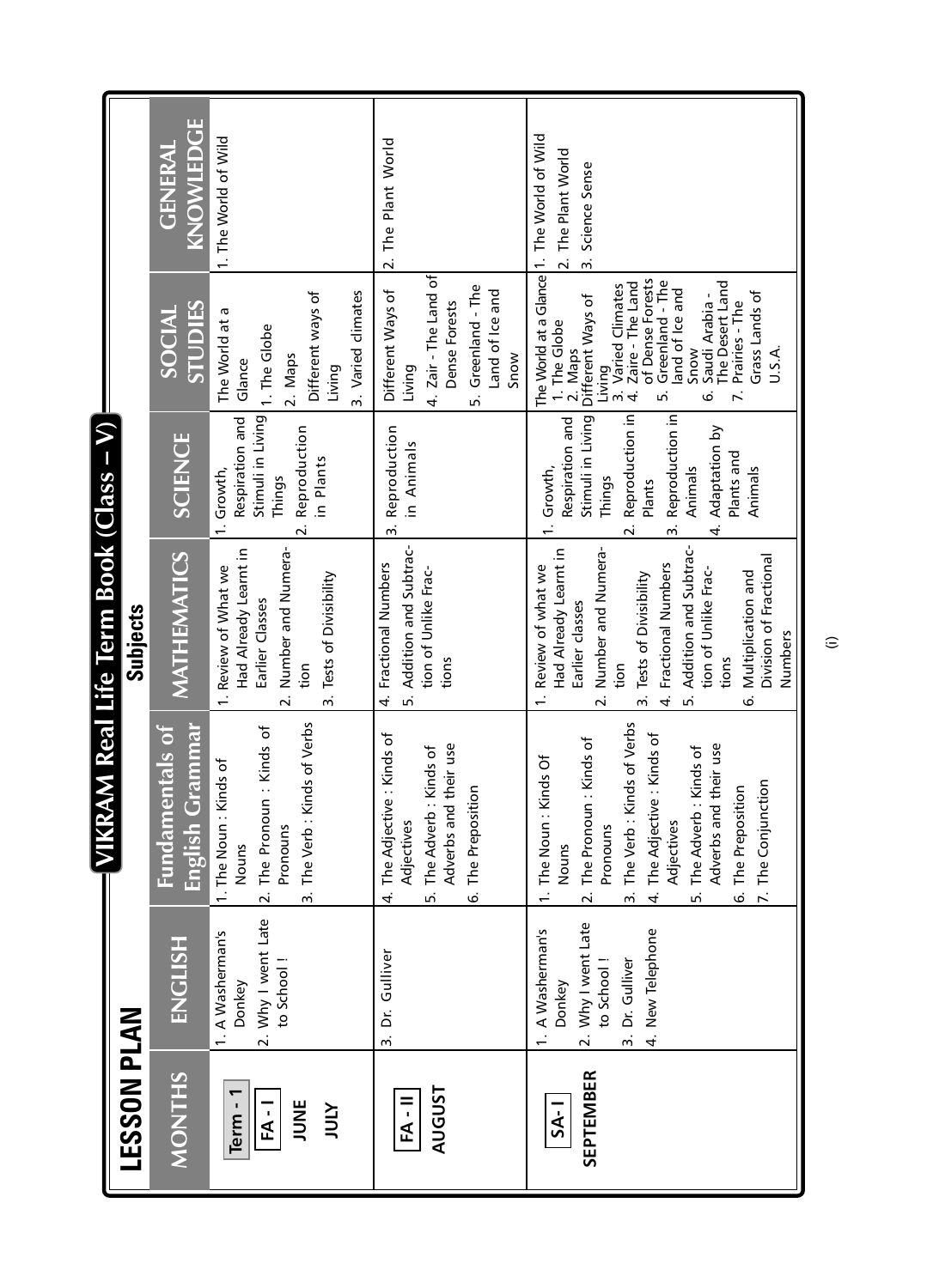| <b>MONTHS</b>                                        | <b>ENGLISH</b>                                                                                               | English Grammar<br><b>Fundamentals of</b>                                                                                                                                                                                                                                                                                         | <b>MATHEMATICS</b>                                                                                | SCIENCE                                                                                                                                                                     | <b>STUDIES</b><br>SOCIAL                                                                                                                                                                                                                                     | KNOWLEDGE<br><b>GENERAL</b>                     |
|------------------------------------------------------|--------------------------------------------------------------------------------------------------------------|-----------------------------------------------------------------------------------------------------------------------------------------------------------------------------------------------------------------------------------------------------------------------------------------------------------------------------------|---------------------------------------------------------------------------------------------------|-----------------------------------------------------------------------------------------------------------------------------------------------------------------------------|--------------------------------------------------------------------------------------------------------------------------------------------------------------------------------------------------------------------------------------------------------------|-------------------------------------------------|
| NOVEMBER<br><b>OCTOBER</b><br>Term - 2<br>$FA - III$ | 1. The Adventure of 1. The Sentence<br>2. What Does Little<br>3. Amphibians<br>Birdie Say?<br>Goldilocks     | 4. The Phrase and the clause<br>Predicate<br>Number<br>2. Kinds of Sentences<br>Gender<br>Case<br>3. Subject and<br>5. The Noun:<br>6. The Noun:<br>7. The Noun:                                                                                                                                                                  | 1. Four Fundamental<br>Operations<br>Decimals<br>$\overline{2}$ .                                 | 3. Communicable<br>1. Our Body - A<br>Wonderful<br>2. Deficiency<br>Machine<br>Diseases<br>Diseases                                                                         | Our Changing World<br>2. Communications<br>Communications<br>and Healthier<br>4. Living Longer<br>3. The World of<br>1. Conquering<br>Transport and<br>Knowledge<br>Distances<br>Growing                                                                     | 1. Language & Literature                        |
| <b>DECEMBER</b><br>$5A - H$                          | 1. The Adventure of<br>2. What Does Little<br>4. Mother Teresa<br>3. Amphibians<br>Birdie Say?<br>Goldilocks | 4. The phrase and the clause<br>10. Adjectives : Degree of<br>Predicate<br>Number, Gender, and<br>8. Personal Pronouns:<br>5. The Noun: Number<br>2. Kinds of Sentences<br>6. The Noun: Gender<br>9. Direct and Indirect<br>7. The Noun: Case<br>1. The Sentence<br>Subject and<br>Comparisor<br>Objects<br>Case<br>$\frac{1}{2}$ | 3. Geometrical shapes<br>1. Four Fundamental<br>Operations<br>Decimals<br>$\overline{\mathbf{r}}$ | 3. Communicable<br>4. Air - Composi-<br>A - Vpoq JnO<br>tion and its<br>Wonderful<br>properties<br>Deficiency<br>Machine<br>Diseases<br>Diseases<br>$\overline{\mathbf{r}}$ | 4. Living Longer and<br>2. Communications<br>Growing Knowl-<br>5. From Stones to<br>Communications<br>Our Changing<br>3. The World of<br>Transport and<br>6. People Who<br>1. Conquering<br>Distances<br>Never Die<br>Machines<br>Healthier<br>World<br>edge | 1. Language & Literature<br>2. Our Surroundings |

 $\widehat{\Xi}$